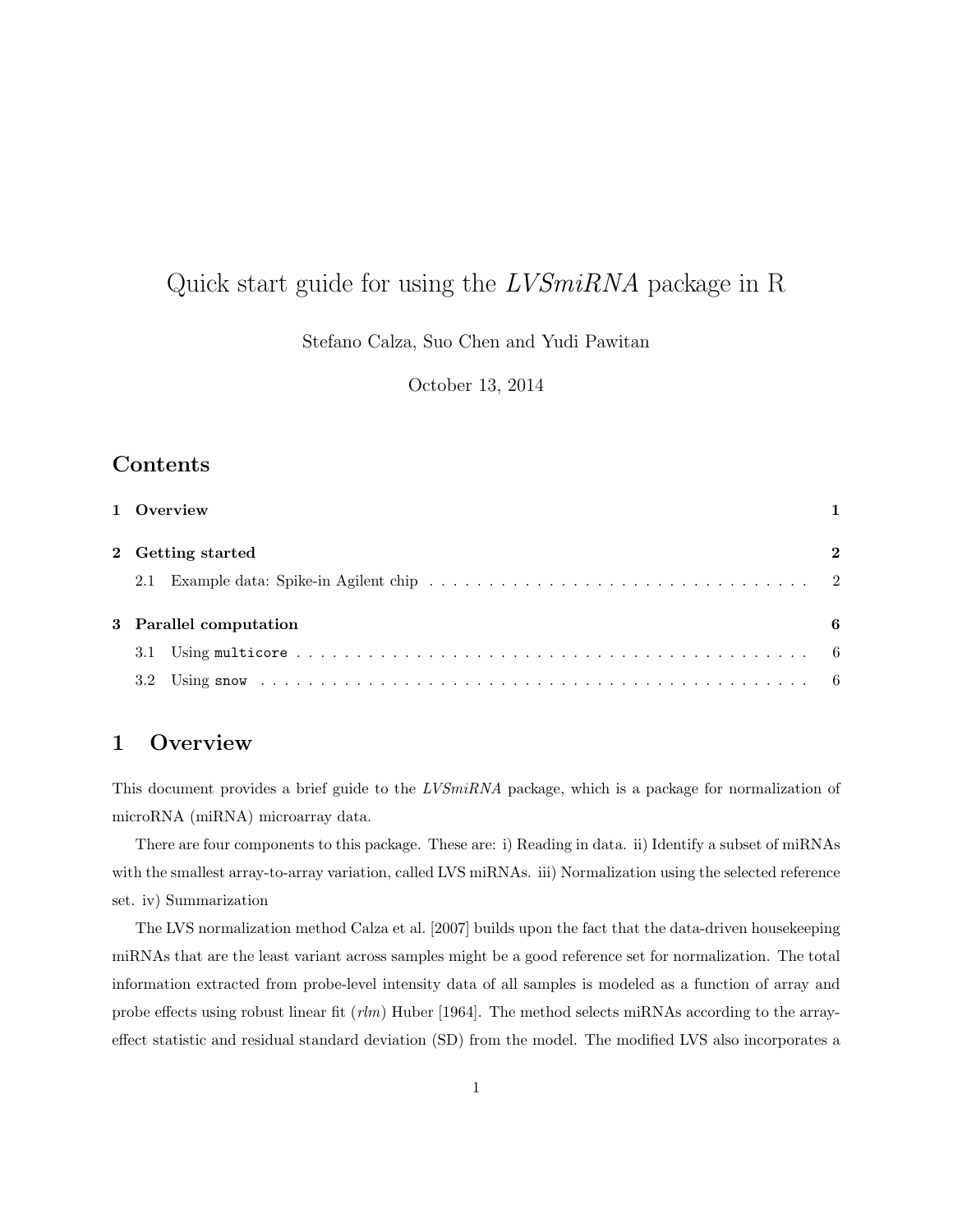more complex *joint* model to identify the LVS. Instead of assuming constant residual variation in  $rlm$ , the dispersion parameters are modeled as a function of array and probe effects Lee et al. [2006]. The advantage of LVS normalization is that it is robust against violation of standard assumptions in most methods: the majority of features do not vary between samples and the proportion of up and down regulated expression are approximately equal.

### 2 Getting started

To load the LVSmiRNA in your R session, type

```
> library(LVSmiRNA)
```
>

#### 2.1 Example data: Spike-in Agilent chip

We demonstrate the functionality of this R package using miRNA expression data from a spike-in experiment Willenbrock et al. [2009] which is included as part of the package. The input file **Comparison\_Array.txt** is a text file containing a header row, names of the samples in one column called 'Sample'.

- 1. To begin, users will have to save the relevant image processing output files and the file containing samples descriptions (e.g. Comparison Array.txt in a directory. The example data can be downloaded from the author website (http://www.med.unibs.it/~calza/software/examples.tar.gz).
- 2. Read the samples description file (e.g. Comparison\_Array.txt) into R.

```
> dir.files <- system.file("extdata", package="LVSmiRNA")
> taqman.data <- read.table(file.path(dir.files,"Comparison_Array.txt"),header=TRUE,as.is=TRUE)
>
```
3. Read in the raw intensities data. Modify the FileName column in taqman.data to match the position of the exemple files. The current values assume that the files are located in the working directory.

```
> here.files <- "some/path/to/files"
> ## NOT RUN
```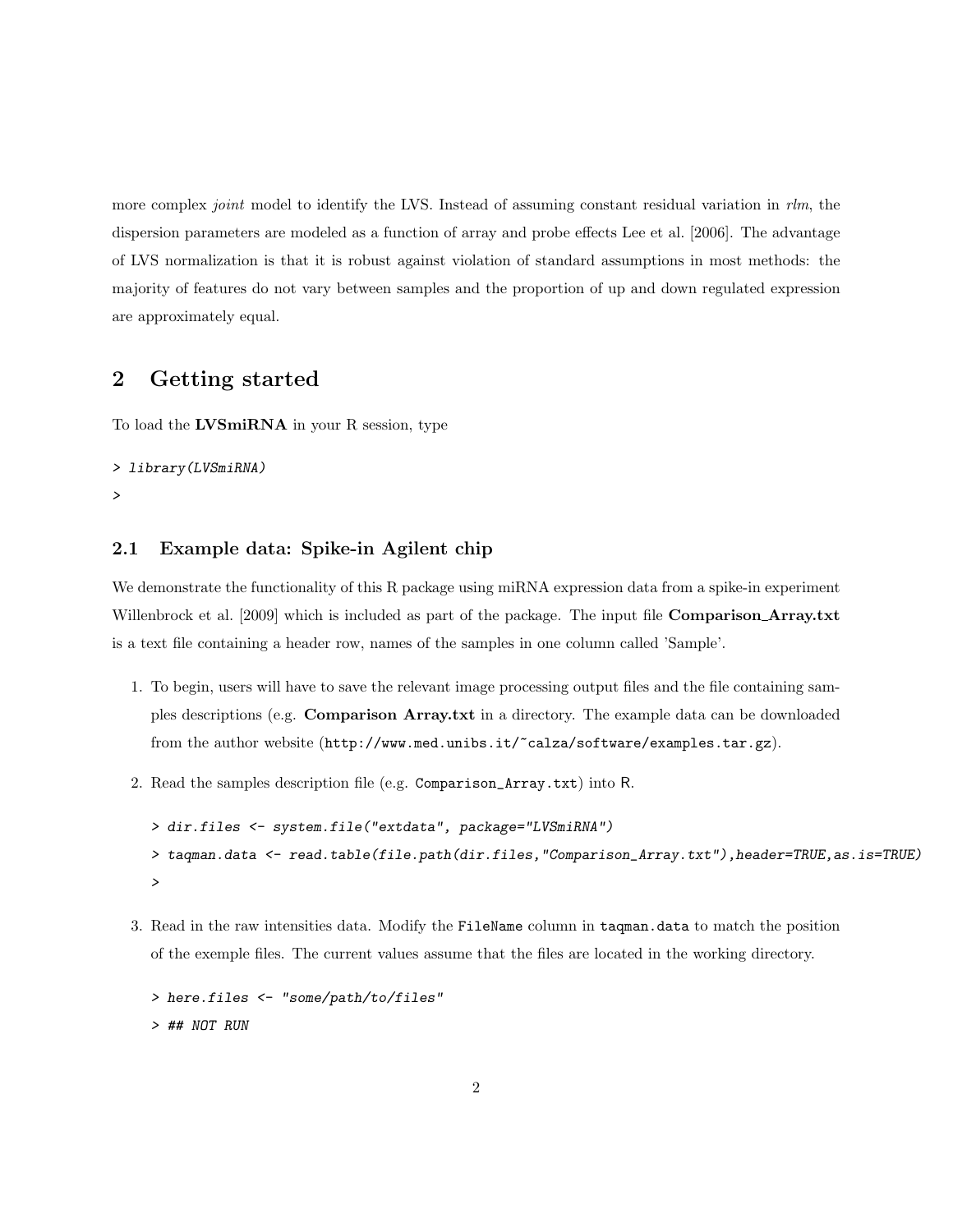```
> MIR <- read.mir(taqman.data,path=here.files)
>
```
4. A binary version of the data is already available in the package.

```
> data("MIR-spike-in")
>
```
5. Identify LVS miRNAs: calculate residual variance and array-to-array variability which is measured by a  $\chi^2$  statistic for the raw data fitted by either standard rlm or joint model.

```
> MIR.RA <- estVC(MIR)
>
```
6. Again for semplicity the object can be directly loaded from the package

```
> data("MIR_RA")
>
```
7. Make a scatter plot to visualize the relationship between the square-root or logarithm of array effect versus the logrithm of the residual SD, called the 'RA-plot'.

```
> plot(MIR.RA)
>
```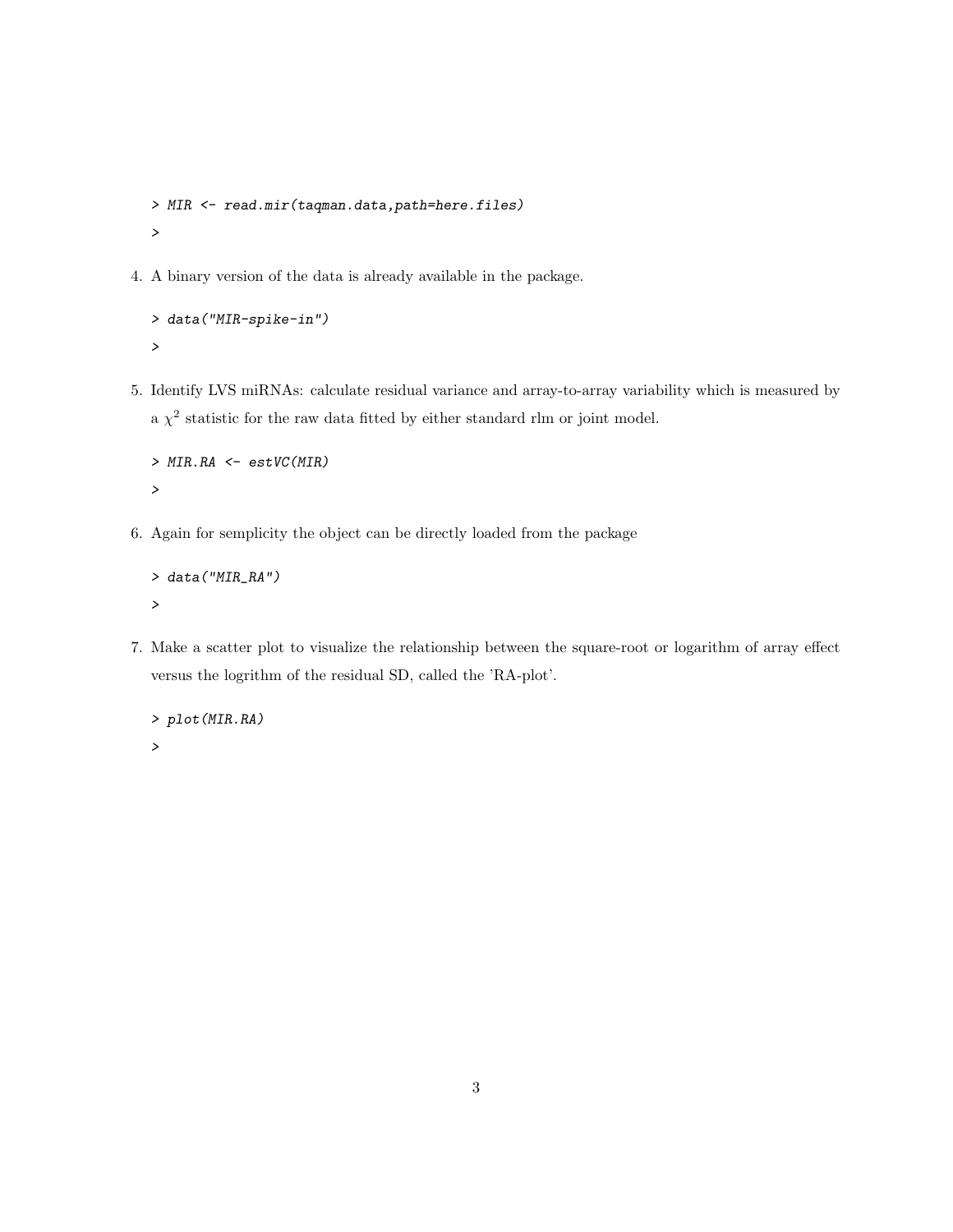

8. Normalization: perform lvs normalization based on MIR.RA. The default procedure will first summarize data (based on "rlm" method) and then normalize.

```
> MIR.1vs < -1vs(MIR,RA=MIR.RA)\overline{\phantom{0}}
```
9. Now have a look at the box plot of data after normalization.

```
> boxplot (MIR.1vs)
\mathbf{r}
```
 $\overline{4}$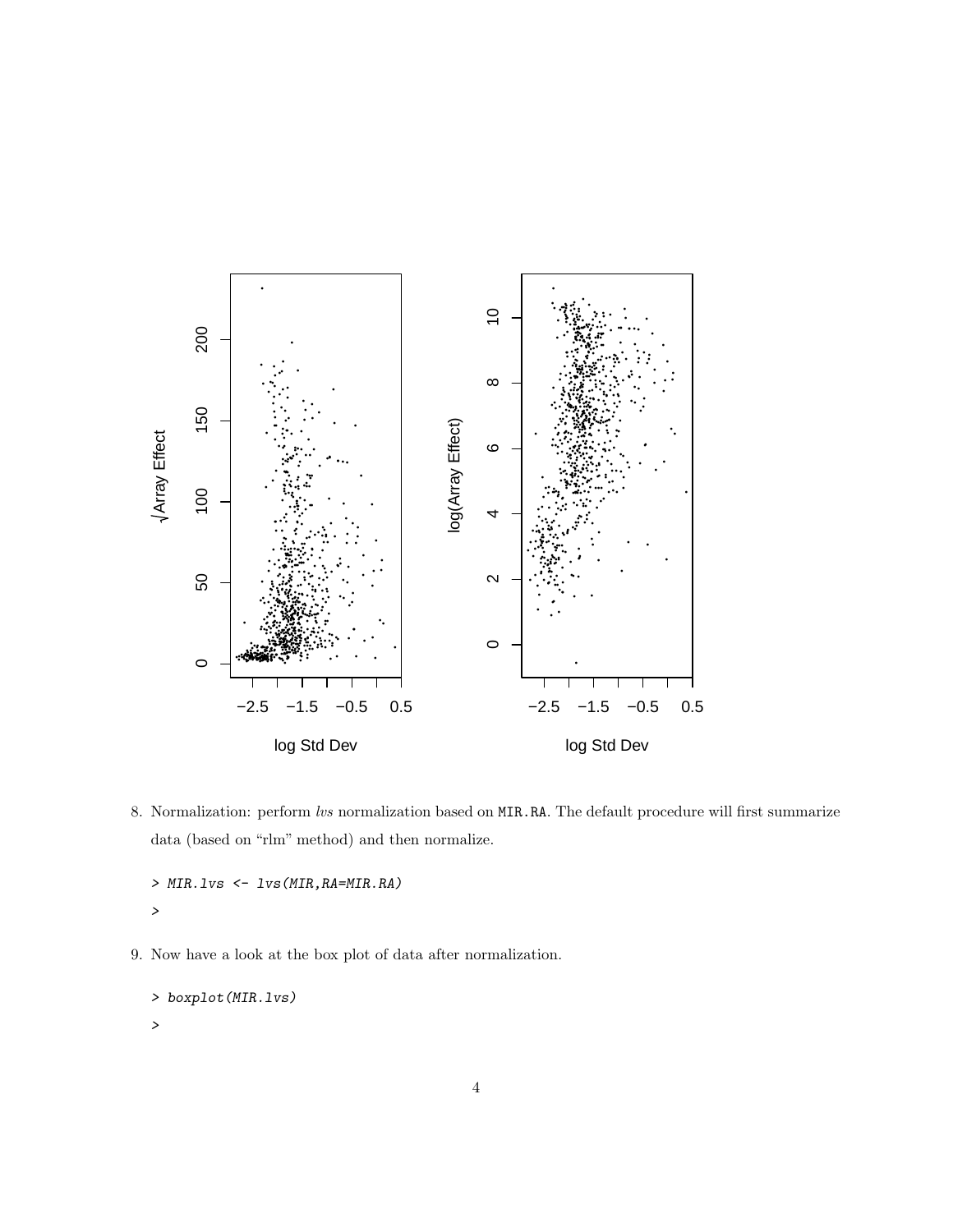

10. Summarization can also be performed without normalization, using different methods.

```
> ex.1 <- summarize(MIR,RA=MIR.RA,method="rlm")
> ex.2 <- summarize(MIR,method="medianpolish")
>
```
11. If no RA argument is supplied to the function lvs, the computation performed by estVC will be carried on within lvs. As this is the most computationally intensive step in the procedure we stringly suggest to perform it using estVC and saving the result for following steps.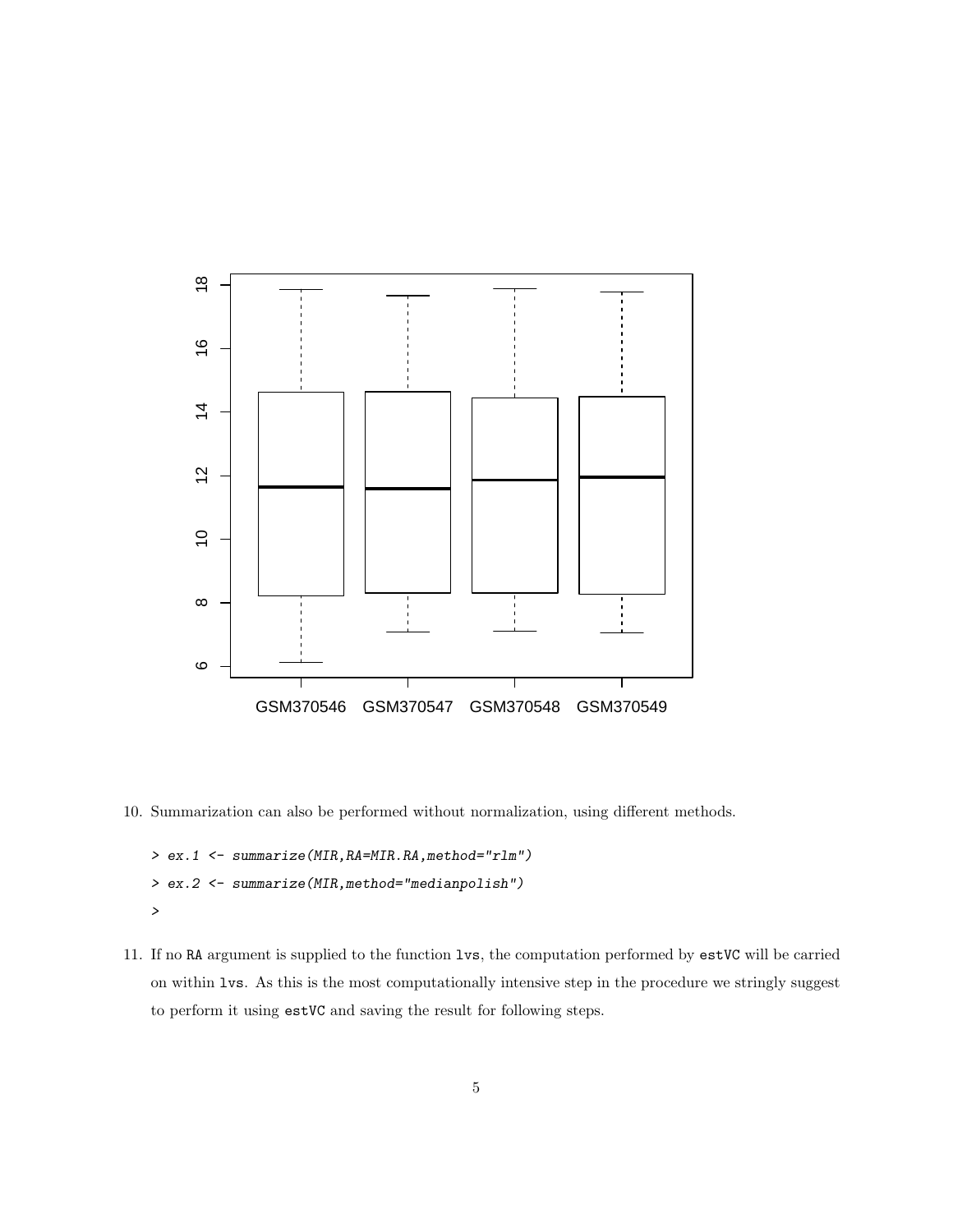### 3 Parallel computation

The bottle neck in LVSmiRNA in terms of speed is the computation of Array & probes effects (function estVC). Therefore LVSmiRNA allows for paralle computation using either multicore or snow.

To use either packages the user must load them and set up the cluster (if needed) manually.

#### 3.1 Using multicore

The package multicore requires minimum user intervention. The only option is the choice of the number of cores to use. By default multicore would use all the available. Setting a different number can be done in the options.

```
> require(multicore)
> options(cores=8)
> MIR.RA <- estVC(MIR)
>
```
#### 3.2 Using snow

The package snow requires the user to set up a cluster object manually. The user must choose the number of clusters and the type. See ?makeCluster gor more details.

Here is an example using "SOCK" cluster type.

```
> require(snow)
> cl <- makeCluster(8,"SOCK")
> MIR.RA <- estVC(MIR,clName=cl)
> stopCluster(cl)
>
```
And here an example using "MPI". This would load the Rmpi package.

```
> cl <- makeCluster(8,"MPI")
> MIR.RA <- estVC(MIR,clName=cl)
> stopCluster(cl)
>
```